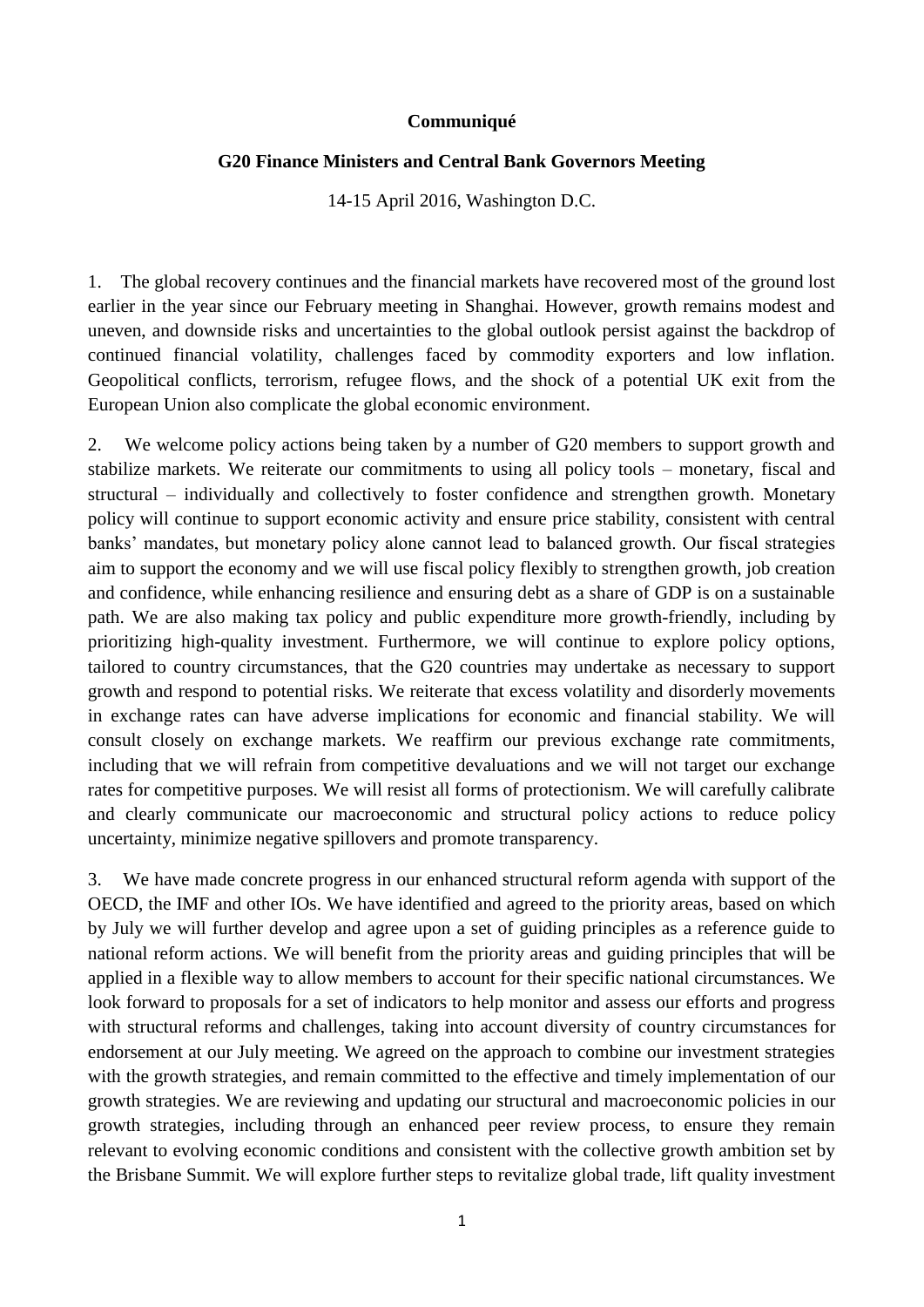and boost innovation as engines for growth. We remain committed to promoting greater inclusiveness and reducing excessive global imbalances.

4. We reaffirm our commitment to advancing the investment agenda with focus on infrastructure, both in terms of quantity and quality. We encourage MDBs to carry out the action plan to optimize their balance sheets as well as take joint actions to formulate quantitative ambition for high quality projects and support infrastructure investment, including catalyzing private sector funding. We look forward to further work on launching the Global Infrastructure Connectivity Alliance to enhance the synergy and cooperation of infrastructure programs, including those at regional level. We will develop a policy guidance note to promote diversified financing instruments for infrastructure and SMEs. We welcome and support the effective implementation of the G20/OECD Corporate Governance and SME Financing Principles as well as the G20 Action Plan on SME Financing as guidance. We welcome the Knowledge Sharing Report submitted by the Global Infrastructure Hub.

5. We are taking actions to continue strengthening the stability and resilience of the international monetary system. We support the work to further strengthen the global financial safety net with the IMF at its center, including through more effective cooperation between the IMF and regional financing arrangements. We also support the work to improve the IMF's toolkit. We reaffirm our commitment to a strong, quota-based, and adequately resourced IMF. We look forward to the completion of the 15th General Review of Quotas, including a new quota formula, by the 2017 Annual Meetings. We reaffirm that any realignment under the 15th review in quota shares is expected to result in increased shares for dynamic economies in line with their relative positions in the world economy, and hence likely in the share of emerging market and developing countries as a whole. We look forward to the outcomes of the World Bank Group's shareholding review in accordance with the agreed roadmap and timeframe. To facilitate more orderly, timely and predictable sovereign debt restructuring processes, we are working to foster greater dialogue among official creditors and debtors and to promote the incorporation of enhanced contractual clauses into sovereign bonds. We welcome progress made in Argentina's effort to end a decade-long dispute and regain access to international capital markets. Building on the work of the IMF, BIS, FSB and OECD, we will continue enhancing the monitoring and analysis of capital flows and risks stemming from capital flow volatility. We welcome the IMF's ongoing work to review country experiences and policies in dealing with capital flows and identify emerging issues. We also note that the OECD is reviewing its Code on Liberalization of Capital Movements. We will discuss the size of the Special Drawing Rights (SDR) during the 11th Basic Period of SDR and reporting official reserves in SDR. We support the examination of possible broader use of SDR.

6. We reiterate our commitments to finalizing remaining core elements and support the timely, full and consistent implementation of our agreed financial sector reform agenda, including the Basel III and total loss absorbing capacity (TLAC) standard. We also reiterate our support for the work by the Basel Committee to refine elements of Basel III framework to ensure its coherence and maximize its effectiveness without further significantly increasing overall capital requirements across the banking sector. We will continue to enhance the monitoring of implementation and effects of reforms to ensure their consistency with our overall objectives, including by addressing any material unintended consequences. We look forward to the coordinated work by the IMF, FSB and BIS to take stock of international experiences with macro-prudential frameworks and tools, to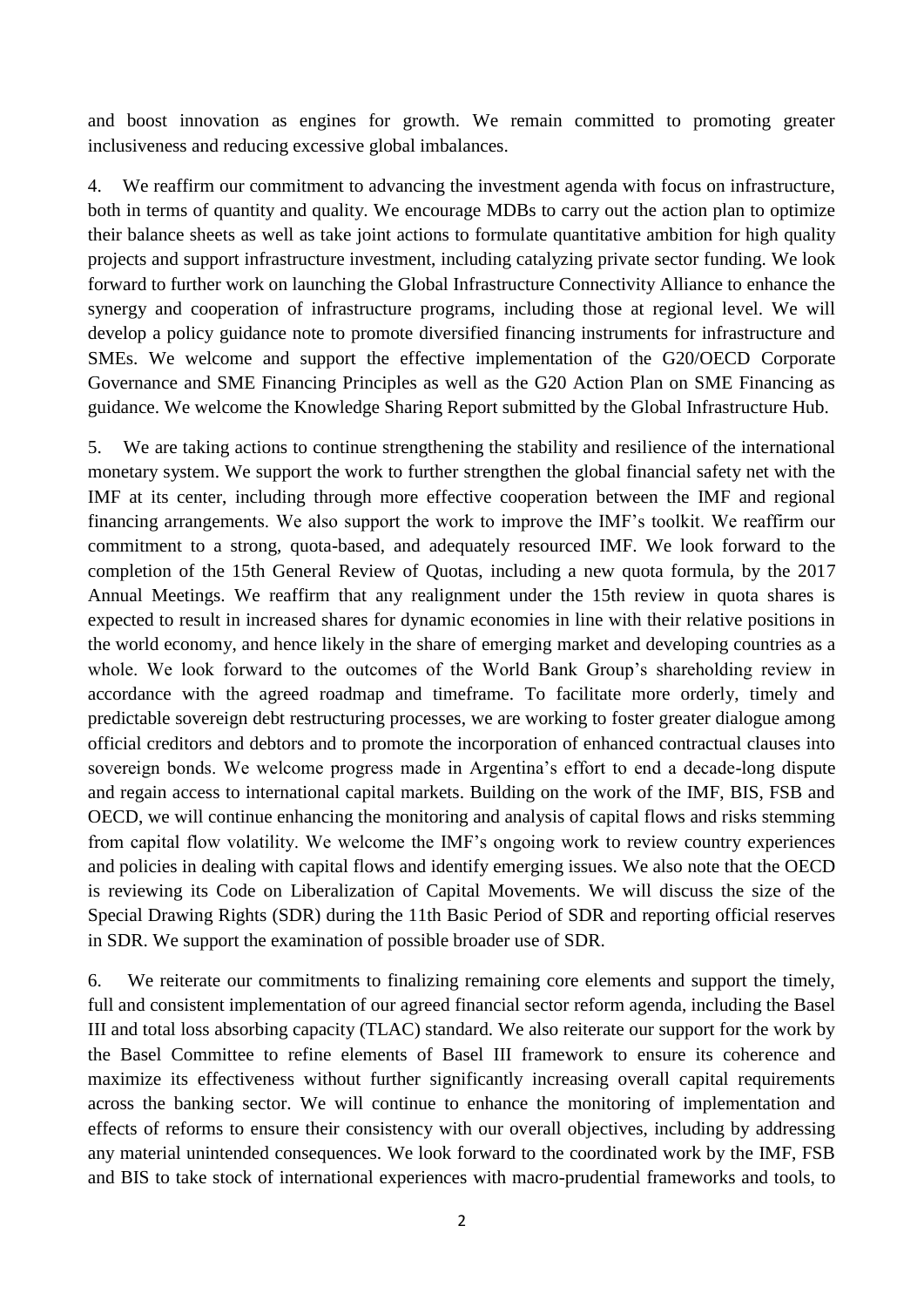help promote effective macro-prudential policies and report back by our next meeting. We welcome the FSB's work in cooperation with other standard setting bodies to assess holistically the extent, drivers and possible persistence of shifts in market liquidity across jurisdictions and asset classes and consider policy measures if necessary. We look forward to its planned public consultation in mid-2016 on policy recommendations to address structural vulnerabilities associated with asset management activities. We look forward to the FSB peer review report on country-specific implementation of the FSB policy framework for shadow banking entities, and call upon the membership to address identified gaps and on the FSB to evaluate the case for further policy recommendations if appropriate. We reiterate our commitment to expediting implementation of the Principles for Financial Market Infrastructures, and to progressing on the work to enhance central counterparty resilience, recovery planning and resolvability, including on cross-border cooperation arrangements such as Crisis Management Groups, and look forward to the report by the FSB in September. We support the work by the FSB, FATF, World Bank Group, OECD and IMF to assess and address, as appropriate, the decline in correspondent banking services including under the FSBcoordinated action plan, and ask for a report on progress to be sent to the Summit. We reaffirm our support for the work of the GPFI on enhancing SME financing, promoting digital financial inclusion and improving data collection and indicators.

7. We reiterate our commitment to timely and widespread implementation of the G20/OECD BEPS package and encourage all relevant and interested countries and jurisdictions to join the new inclusive framework on an equal footing quickly, noting its first meeting will be in June. The G20 strongly reaffirms the importance of effective and widespread implementation of the internationally agreed standards on transparency. Therefore we call on all relevant countries including all financial centers and jurisdictions, which have not committed to implement the standard on automatic exchange of information by 2017 or 2018 to do so without delay and to sign the Multilateral Convention. We expect that by the 2017 G20 Summit all countries and jurisdictions will upgrade their Global Forum rating to a satisfactory level. We mandate the OECD working with G20 countries to establish objective criteria by our July meeting to identify non-cooperative jurisdictions with respect to tax transparency. Defensive measures will be considered by G20 members against non-cooperative jurisdictions if progress as assessed by the Global Forum is not made. We look forward to the Global Forum report on transparency and information exchange for tax purposes before the end of the year. We welcome the collective and continuous efforts by countries and international organizations to build capacity on tax matters for developing economies. We encourage G20 members to consider committing to the principles of the Addis Tax Initiative.

8. The G20 reiterates the high priority it attaches to financial transparency and effective implementation of the standards on transparency by all, in particular with regard to the beneficial ownership of legal persons and legal arrangements. Improving the transparency of the beneficial ownership of legal persons and legal arrangements is vital to protect the integrity of the international financial system, and to prevent misuse of these entities and arrangements for corruption, tax evasion, terrorist financing and money laundering. The G20 reiterates that it is essential that all countries and jurisdictions fully implement the FATF standards on transparency and beneficial ownership of legal persons and legal arrangements and we express our determination to lead by example in this regard. We particularly stress the importance of countries and jurisdictions improving the availability of beneficial ownership information to, and its international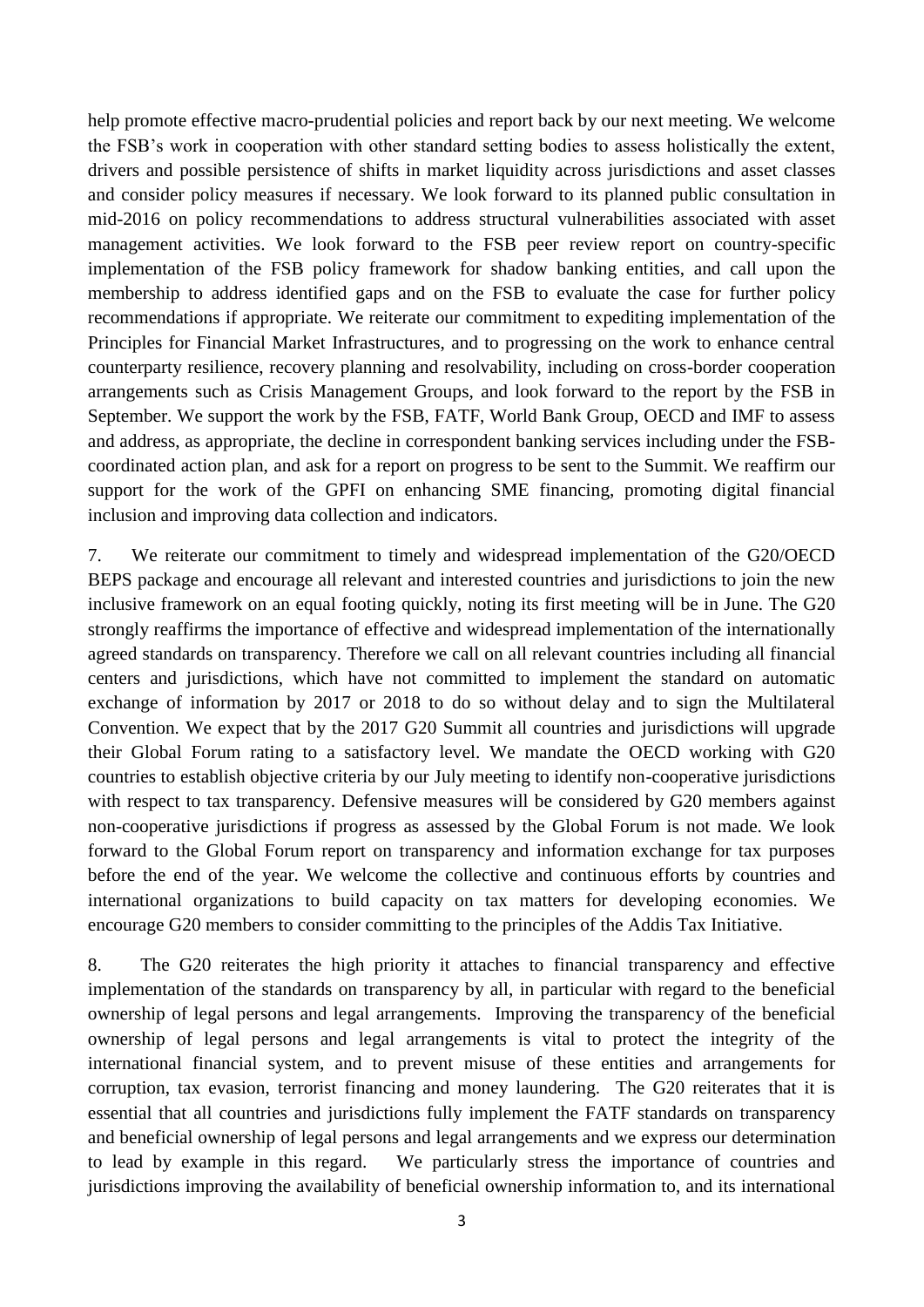exchange between, competent authorities for the purposes of tackling tax evasion, terrorist financing and money laundering. We ask the FATF and the Global Forum on Transparency and Exchange of Information for Tax Purposes to make initial proposals by our October meeting on ways to improve the implementation of the international standards on transparency, including on the availability of beneficial ownership information, and its international exchange.

9. We reaffirm our resolve to combat decisively and tackle all sources, techniques and channels of terrorist financing. We call on all countries and jurisdictions to join us in these efforts, including through swift and effective implementation of FATF standards, the new Consolidated Strategy on Combating Terrorist Financing, and provisions of the UN Security Council Resolution 2253. We ask the FATF, working with the relevant IOs, to strengthen its work on identifying and tackling loopholes and deficiencies that remain in the financial system and ensure that the FATF standards are effective and comprehensive, and fully implemented. We call on the FATF-style regional bodies to be vigorous partners. We call on the IMF, OECD, FSB, and the World Bank Group to support FATF in addressing the evolving challenges by bringing in their own analysis, within their respective areas of expertise, of the sources, techniques and channels of illicit financial flows.

10. We welcome the progress made by the G20 Green Finance Study Group (GFSG) in identifying challenges to mobilize private capital for green investment. Many of these challenges can be addressed by financial innovations, knowledge sharing and capacity building, risk analysis and international cooperation. We ask the GFSG to develop, for consideration by countries, more specific options for developing green banking, scaling-up the green bond market, supporting the integration of environmental factors by institutional investors, and developing ways for measuring progress of green financial activities, as part of its synthesis report to be delivered by July.

11. Recognizing the importance of the operating entities of the financial mechanism of the United Nations Framework Convention on Climate Change, we welcome the endorsement of the Strategic Plan for the Green Climate Fund (GCF) and call for the Fund's continued efforts to scale up its operations. We reiterate our call for timely implementation of the Paris Agreement on Climate Change and the commitments made by developed countries and international organizations and announcements made by other countries on climate finance. We affirm the importance of monitoring and transparency of climate finance. We ask the Climate Finance Study Group (CFSG) to finalize this year's work and report back to us at our July Meeting. We reaffirm our commitment to implementing the 2030 Agenda for Sustainable Development.

12. We reaffirm our commitment to rationalize and phase-out inefficient fossil fuel subsidies that encourage wasteful consumption, over the medium term, recognizing the need to support the poor. Further, we encourage all G20 countries to consider participation in the voluntary peer review of inefficient fossil fuel subsidies that encourage wasteful consumption.

Annex

Reports received

<sup>1.</sup> IMF paper on A Guiding Framework on Structural Reforms, March 2016.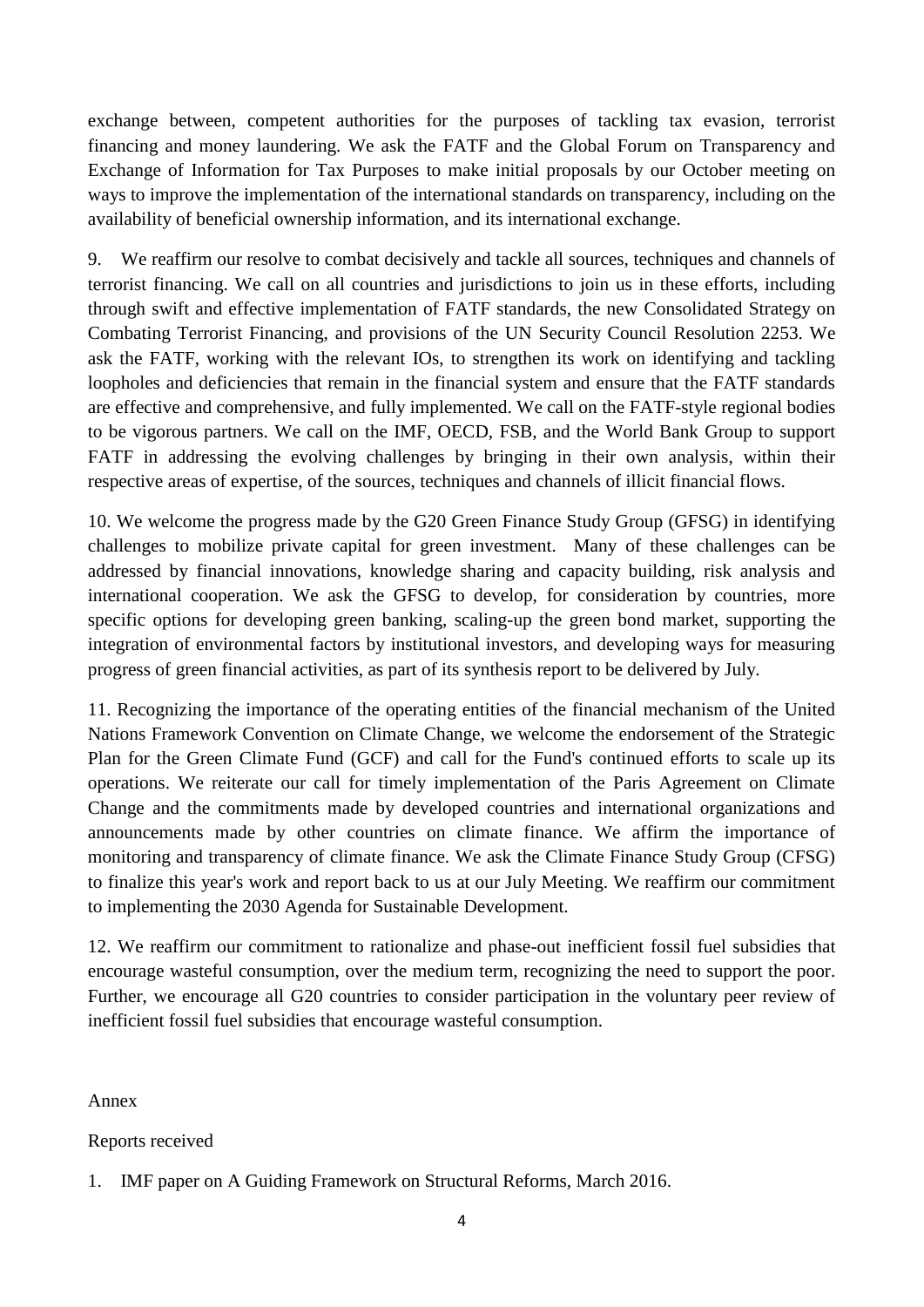- 2. OECD note on Structural Reform Priorities for the G-20, April 2016.
- 3. G20/OECD Progress report on diversification of financial instruments and related guidance.
- 4. G20/GIH Knowledge sharing report.
- 5. OECD Financing SME and Entrepreneurs 2016: An OECD Scoreboard, April 2016.

6. The OECD Code of Liberalisation of Capital Movements: recent developments, report by the OECD.

- 7. FSB's Task Force on Climate-Related Financial Disclosures: Phase I Report: April 2016
- 8. OECD Secretary-General's Report to G20 Finance Ministers, Update on Tax Transparency.
- 9. OECD Survey of Large Pension Funds and Public Pension Reserve Funds.

## Issues for further action

1. We request the Framework Working Group (FWG) to further work on the guiding principles as well as the proposed structural reform indicator system, with the aim to submit for the Deputies' review in June and for our endorsement in July. Recognizing the analytical work by the IMF and the OECD, we call on the IMF, the OECD and other IOs to continue to provide technical support on the enhanced structural reform agenda.

2. We ask the IMF, OECD and WBG to update the assessment of the implementation of key commitments in our growth strategies, as well as of progress towards our collective growth ambition as defined in Brisbane, and report back to us by our meeting in July.

3. We ask relevant IOs to provide assessments of developments in trade and investment to inform our revised growth strategies for the next FWG meeting.

4. We ask the WBG, OECD and other relevant IOs to provide draft outcome documents regarding the priorities of 2016 investment agenda, leading to the final deliverables for our July meeting.

5. We look forward to the development of assessment methodology of the G20/OECD Principles of Corporate Governance.

6. We look forward to the FSB's second annual report on implementation and effects of regulatory reforms, which will reflect key outcomes from the FSB's workshop in May.

7. We look forward to considering the final report and recommendations of the FSB's Task Force on Climate-related Financial Disclosures in early 2017.

8. We look forward to the G20 Tax Symposium in July, to discuss the role tax policy can play in achieving a strong, sustainable and balanced economic growth.